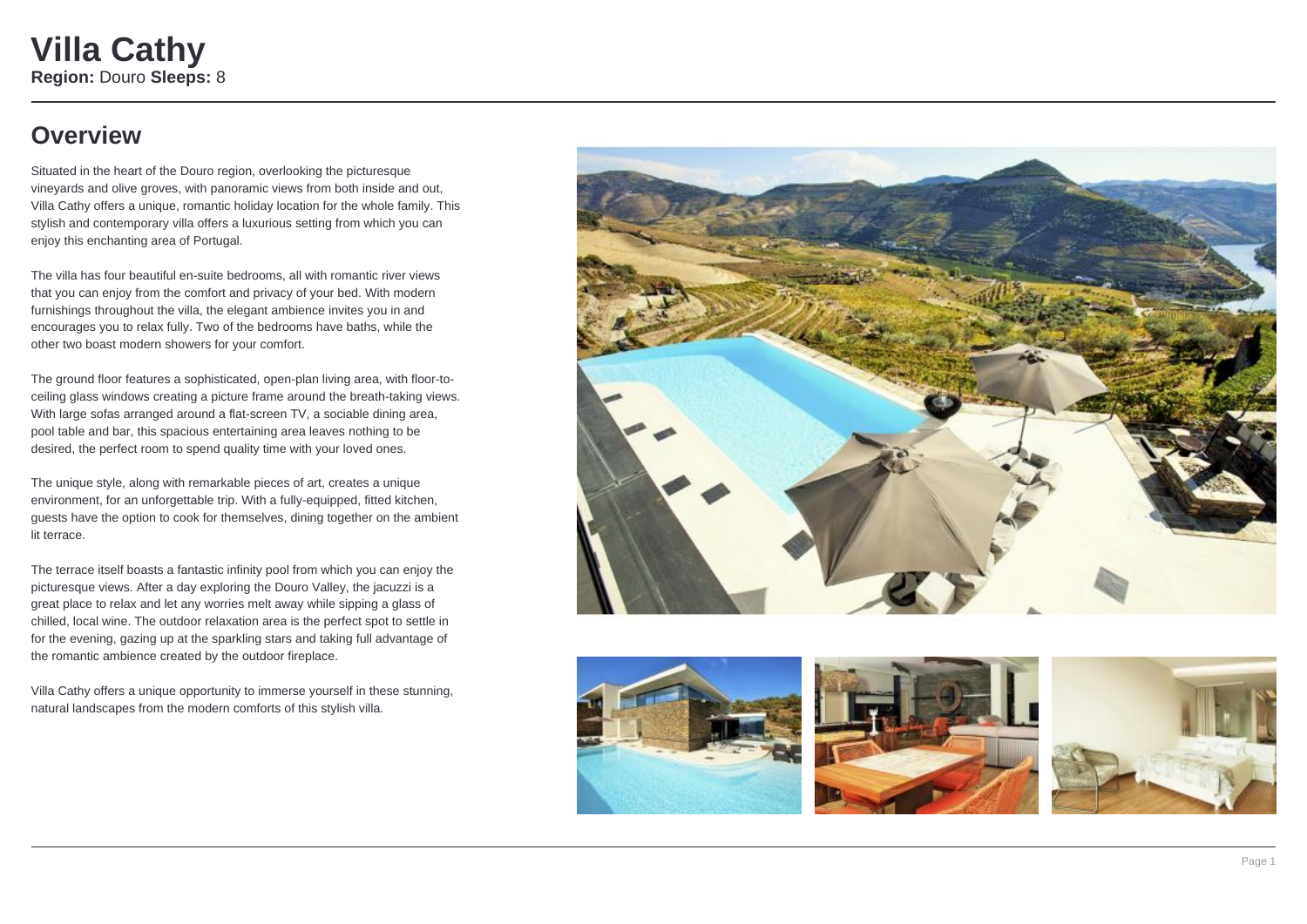### **Facilities**

Wow Factor • Modern • Private Pool • Beach Nearby • Ideal for Babies & Toddlers • Ideal for Kids • Ideal for Teens • Wi-Fi/Internet • Air-Con • Hot Tub • Walk to Village • Walk to Restaurant • All Bedrooms En-Suite • Cable TV • Games Room • Indoor Games • Pool/Snooker • Working Fireplace • Rural Location • Wine Tasting • Golf Nearby • Outstanding Landscapes • Outdoor Pursuit & Activities • Tourist Towns & Villages • Romantic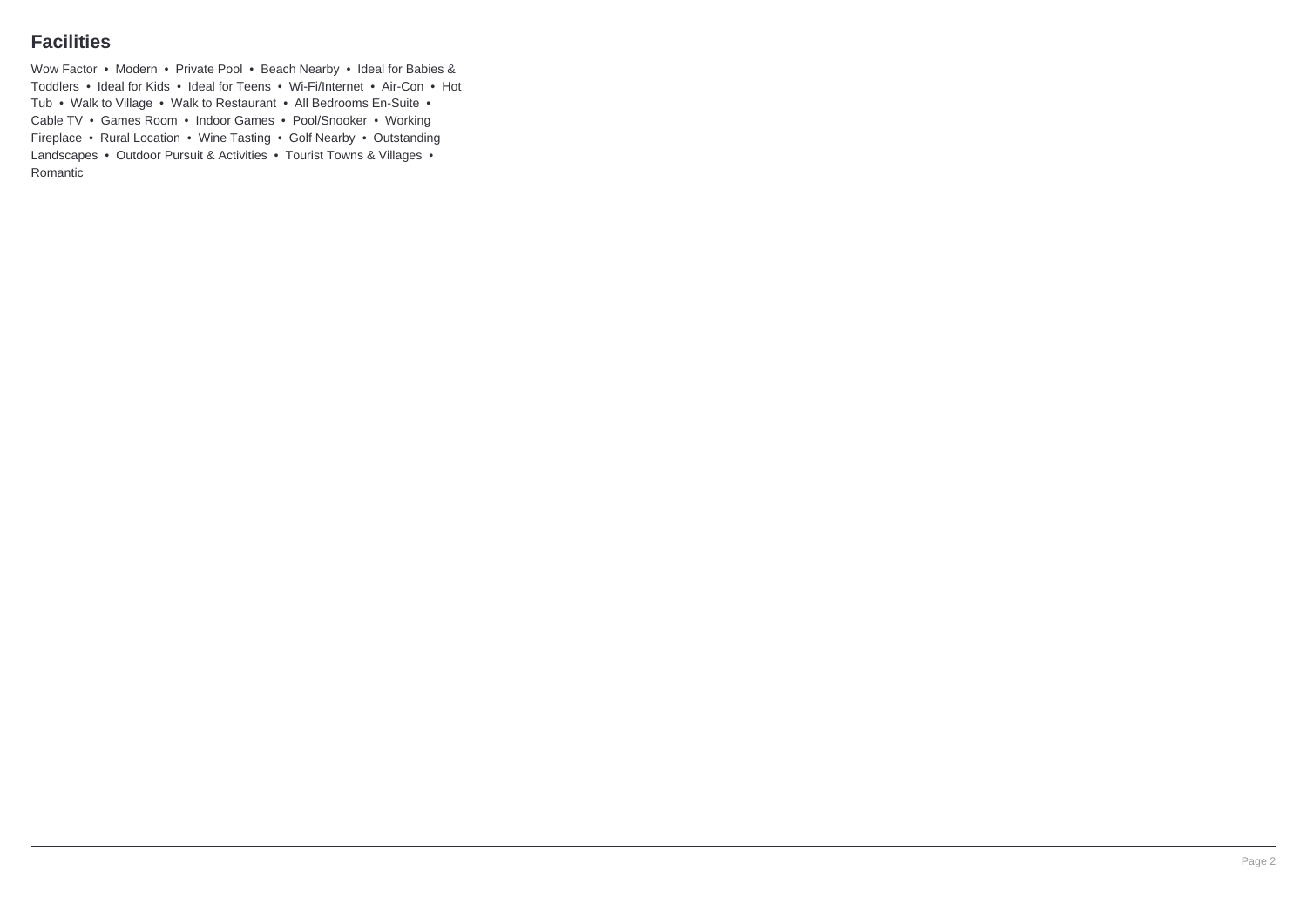## **Interior & Grounds**

#### **The Villa**

Villa Cathy is located a short walk up the hill from the picturesque town of Pinhão. There are 4 en-suite bedrooms, spacious open-plan living areas and stunning views across the picturesque vineyards and olive groves.

#### Interior

- Four double bedrooms with en-suite bathroom
- Relaxation area with jacuzzi
- Games area
- Dining & living area
- Fully equipped kitchen
- Access to the patio & pool area

#### Exterior

- Swimming pool
- Sun loungers & parasols
- Outdoor lounge & dining area
- Large patio & garden area
- Covered terrace







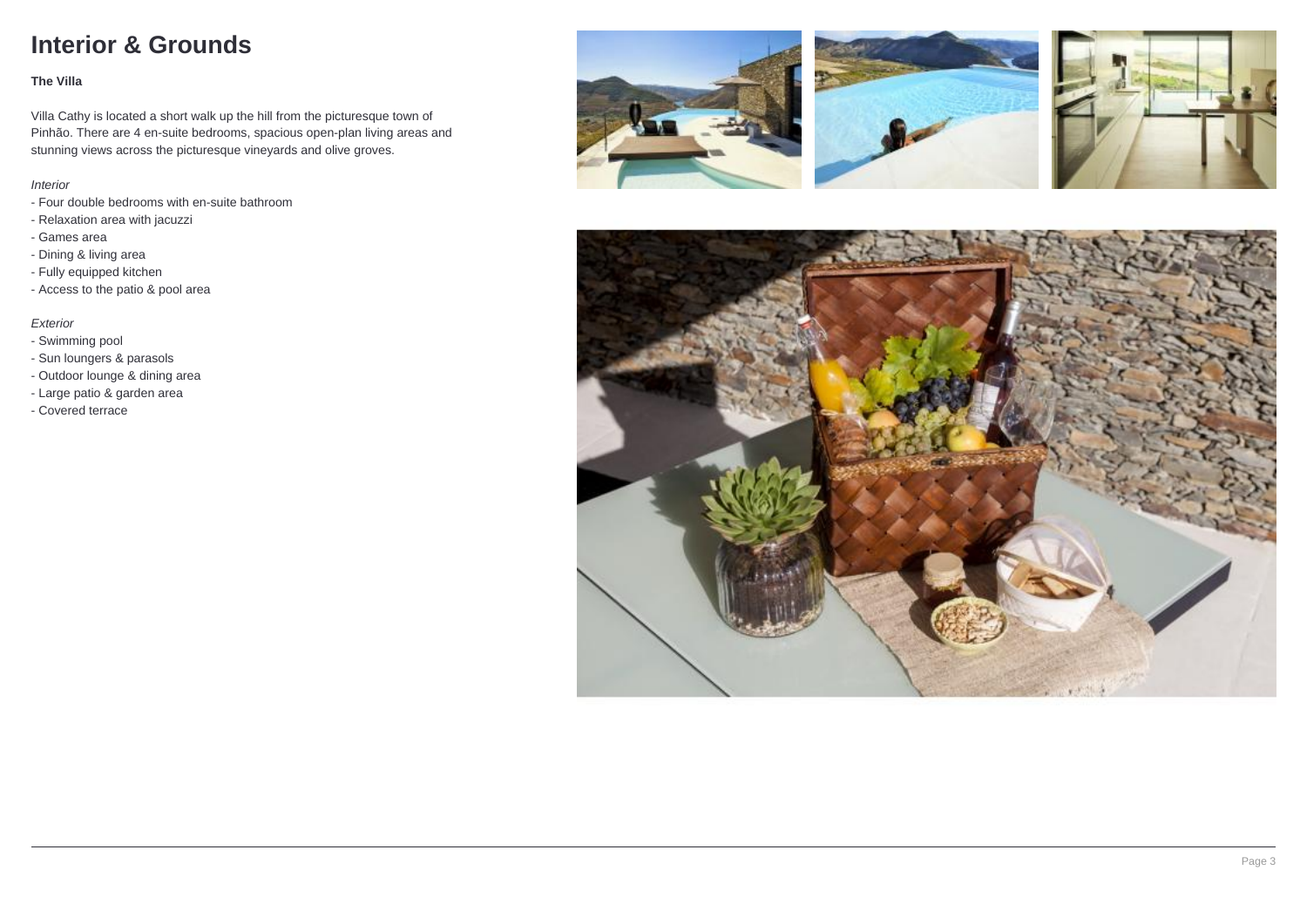## **Location & Local Information**

The picturesque town of Pinhão is just a 20-minute walk from the villa. As well as being within a well-known wine-producing region, the city also has a rich port heritage and produces some of the best in the world. You can go on guided tours of wineries and sample some of the local tipples.

Pinhão is situated along the Douro River, meaning you can explore the area with a boat tour down the river. During a trip, you'll appreciate the steep vineyard terraces from a different perspective, and if you're lucky, you'll spot a range of wildlife along the way.

Another must-see attraction is Pinhão's railway station, built in 1937 and famous for its beautiful blue and white azulejo tiles that depict traditional Portuguese country life. There's also a bar and shop giving you the chance to try some wine and port.

Around 12 km from the villa is Provesende, a historic town that's full of interesting sites to explore. Walk down the winding streets, and you'll come across a 16th-century pillory and 18th-century Baroque church and fountain.

There are also many old manor houses that sit alongside more modest village cottages to show how rich the area was in past centuries.

### **Local Amenities**

| <b>Nearest Airport</b>    | <b>Porto Airport</b><br>(130km)         |
|---------------------------|-----------------------------------------|
| <b>Nearest Town/City</b>  | Porto<br>(130km)                        |
| Nearest Beach             | <b>Sandy Beach</b><br>(135km)           |
| Nearest Golf              | <b>Golf Course</b><br>(75km)            |
| <b>Nearest Restaurant</b> | <b>Restaurants &amp; Shops</b><br>(2km) |
| Nearest Village           | Pinhão<br>(4km)                         |





Google



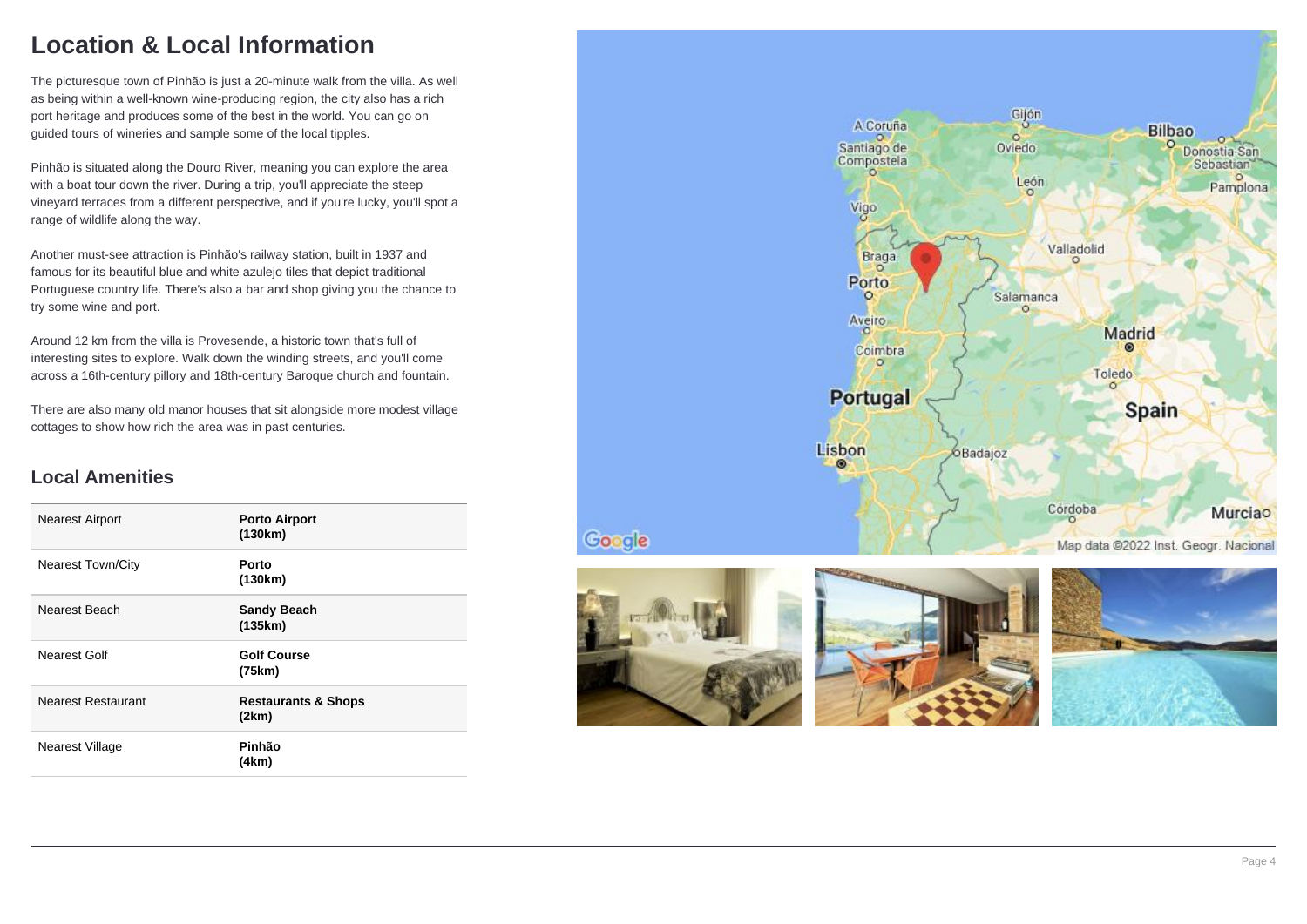# **What Oliver loves…**

- The villa has unique modern features and styles throughout
- Beautiful outdoor terrace with an infinity swimming pool, jacuzzi and outdoor dining area!
- Idyllic position in the famous wine-producing region of the Douro Valley
- Stunning views across the vineyards, olive groves and luscious countryside

# **What you should know…**

- The private pool isn't fenced, so be careful with any young children
- We would recommend renting a car in order to explore the local area
- The villa is located in the wine-producing region of the Douro Valley, so make sure you try some local wines!